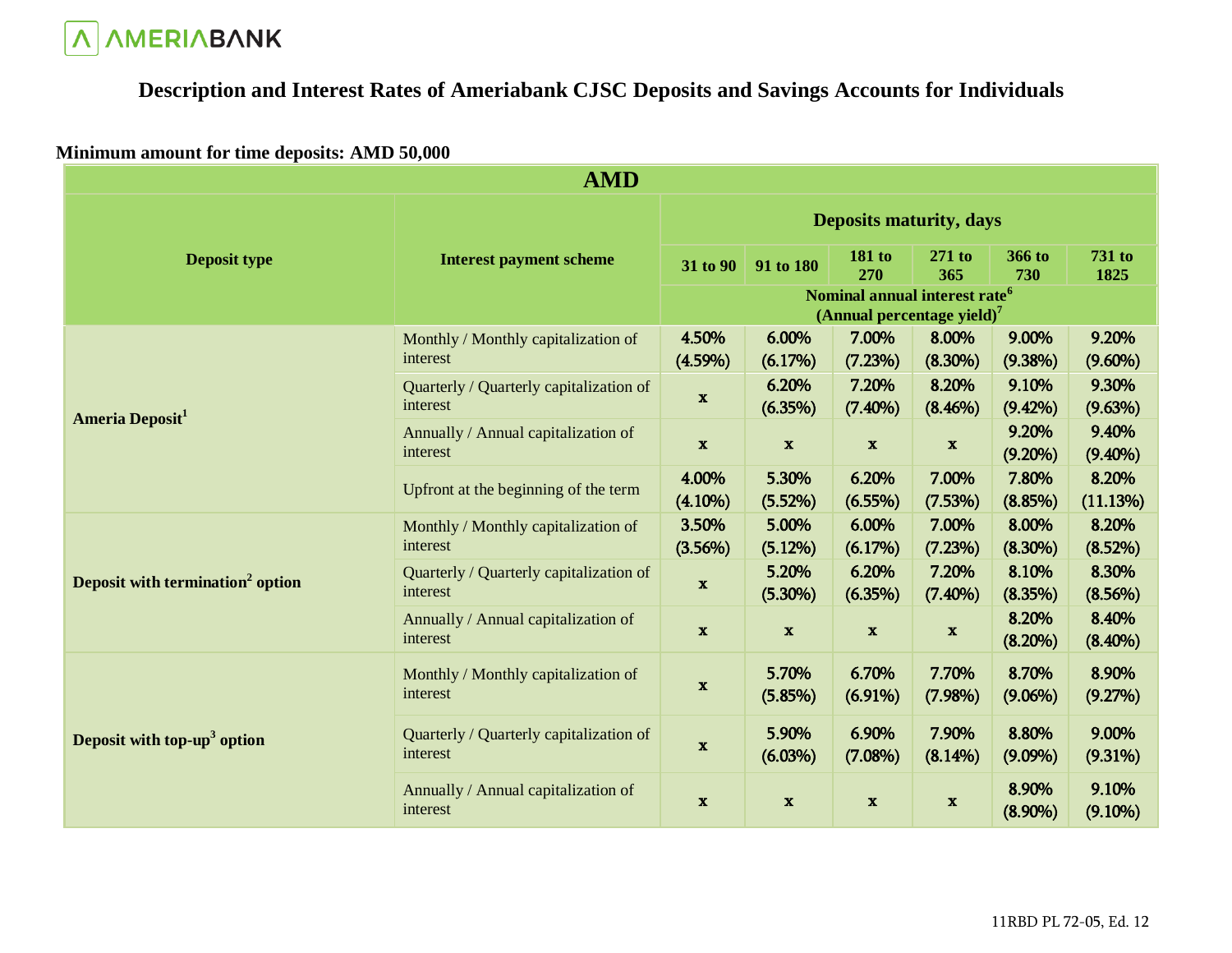

|                                                                                      | Monthly / Monthly capitalization of<br>interest     | $\mathbf x$  | 5.70%<br>(5.85%)          | 6.70%<br>$(6.91\%)$ | 7.70%<br>(7.98%)    | 8.70%<br>$(9.06\%)$ | 8.90%<br>(9.27%)    |
|--------------------------------------------------------------------------------------|-----------------------------------------------------|--------------|---------------------------|---------------------|---------------------|---------------------|---------------------|
| Deposit with partial withdrawal <sup>4</sup> option                                  | Quarterly / Quarterly capitalization of<br>interest | $\mathbf x$  | 5.90%<br>$(6.03\%)$       | 6.90%<br>(7.08%)    | 7.90%<br>(8.14%)    | 8.80%<br>$(9.09\%)$ | 9.00%<br>$(9.31\%)$ |
|                                                                                      | Annually / Annual capitalization of<br>interest     | $\mathbf x$  | $\mathbf{x}$              | $\mathbf x$         | $\mathbf x$         | 8.90%<br>$(8.90\%)$ | 9.10%<br>$(9.10\%)$ |
|                                                                                      | Monthly / Monthly capitalization of<br>interest     | $\mathbf x$  | 4.70%<br>$(4.80\%)$       | 5.70%<br>(5.85%)    | 6.70%<br>$(6.91\%)$ | 7.70%<br>(7.98%)    | 7.90%<br>(8.19%)    |
| Deposit with top-up <sup>3</sup> and termination <sup>2</sup><br>options             | Quarterly / Quarterly capitalization of<br>interest | $\mathbf x$  | 4.90%<br>$(4.99\%)$       | 5.90%<br>(6.03%)    | 6.90%<br>$(7.08\%)$ | 7.80%<br>(8.03%)    | 8.00%<br>$(8.24\%)$ |
|                                                                                      | Annually / Annual capitalization of<br>interest     | $\mathbf{x}$ | $\mathbf x$               | $\mathbf x$         | $\mathbf x$         | 7.90%<br>$(7.90\%)$ | 8.10%<br>$(8.10\%)$ |
|                                                                                      | Monthly / Monthly capitalization of<br>interest     | $\mathbf x$  | 4.70%<br>$(4.80\%)$       | 5.70%<br>(5.85%)    | 6.70%<br>$(6.91\%)$ | 7.70%<br>(7.98%)    | 7.90%<br>(8.19%)    |
| Deposit with partial withdrawal <sup>4</sup> and<br>termination <sup>2</sup> options | Quarterly / Quarterly capitalization of<br>interest | X            | 4.90%<br>$(4.99\%)$       | 5.90%<br>$(6.03\%)$ | 6.90%<br>$(7.08\%)$ | 7.80%<br>(8.03%)    | 8.00%<br>(8.24%)    |
|                                                                                      | Annually / Annual capitalization of<br>interest     | $\mathbf x$  | $\mathbf{x}$              | $\mathbf{x}$        | $\mathbf x$         | 7.90%<br>$(7.90\%)$ | 8.10%<br>$(8.10\%)$ |
|                                                                                      | Monthly / Monthly capitalization of<br>interest     | $\mathbf x$  | 5.40%<br>(5.54%)          | 6.40%<br>(6.59%)    | 7.40%<br>(7.66%)    | 8.40%<br>(8.73%)    | 8.60%<br>(8.95%)    |
| Deposit with top-up <sup>3</sup> and partial<br>withdrawal <sup>4</sup> options      | Quarterly / Quarterly capitalization of<br>interest | $\mathbf x$  | 5.60%<br>(5.72%)          | 6.60%<br>(6.77%)    | 7.60%<br>$(7.82\%)$ | 8.50%<br>(8.77%)    | 8.70%<br>$(8.99\%)$ |
|                                                                                      | Annually / Annual capitalization of<br>interest     | $\mathbf{x}$ | $\boldsymbol{\mathrm{x}}$ | $\mathbf x$         | $\mathbf x$         | 8.60%<br>$(8.60\%)$ | 8.80%<br>$(8.80\%)$ |
| Deposit with top-up <sup>3</sup> , partial withdrawal <sup>4</sup>                   | Monthly / Monthly capitalization of<br>interest     | $\mathbf x$  | 4.40%<br>$(4.49\%)$       | 5.40%<br>(5.54%)    | 6.40%<br>$(6.59\%)$ | 7.40%<br>(7.66%)    | 7.60%<br>(7.87%)    |
| and<br>termination <sup>2</sup> options                                              | Quarterly / Quarterly capitalization of<br>interest | $\mathbf{x}$ | 4.60%<br>$(4.68\%)$       | 5.60%<br>(5.72%)    | 6.60%<br>$(6.77\%)$ | 7.50%<br>(7.71%)    | 7.70%<br>(7.93%)    |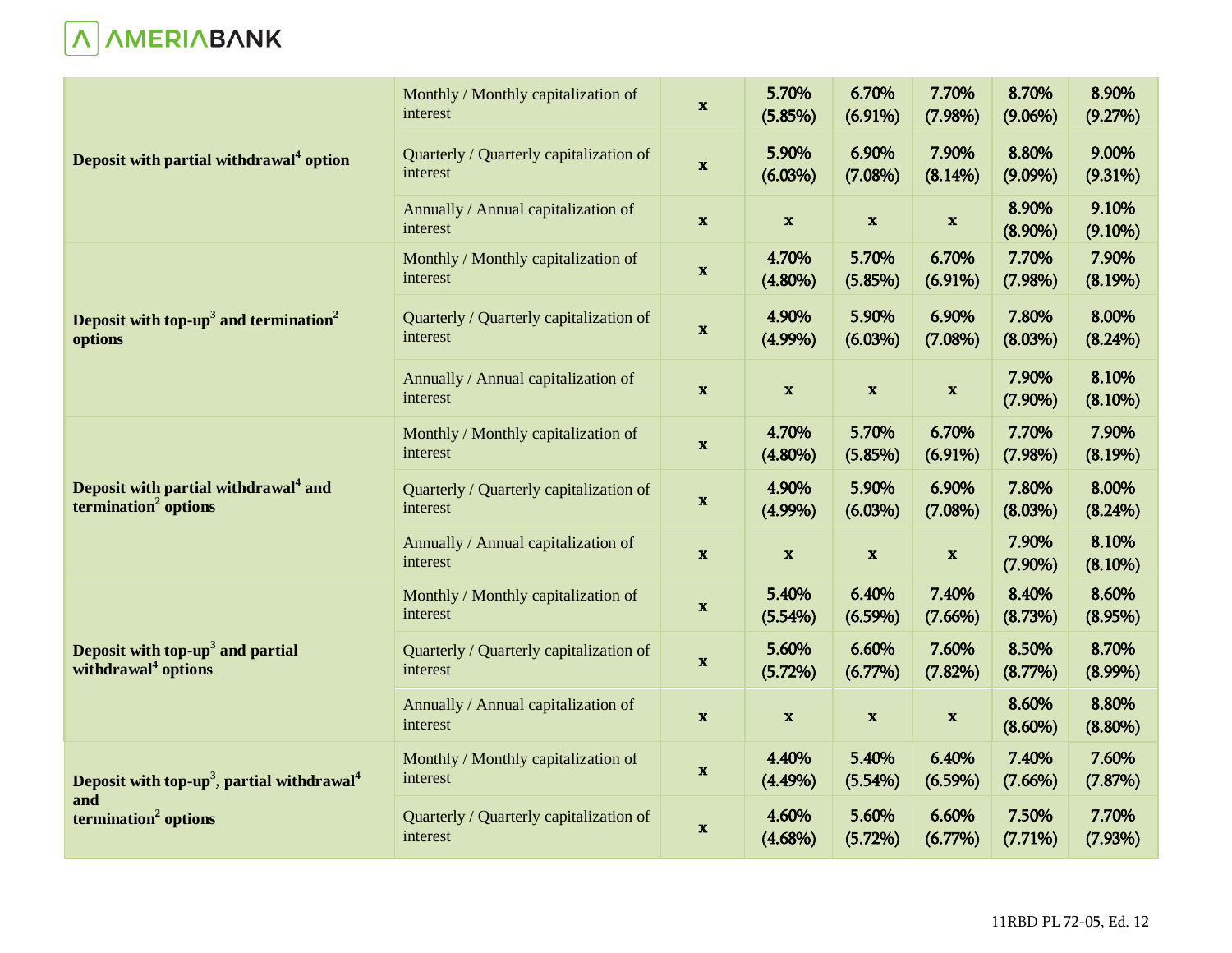

|                                               | Annually / Annual capitalization of<br>interest     | $\mathbf x$  | $\mathbf x$  | $\mathbf x$ | $\mathbf x$  | 7.60%<br>$(7.60\%)$ | 7.80%<br>$(7.80\%)$ |
|-----------------------------------------------|-----------------------------------------------------|--------------|--------------|-------------|--------------|---------------------|---------------------|
| Deposit with accumulation <sup>5</sup> option | Monthly / Monthly capitalization of<br>interest     | $\mathbf x$  | $\mathbf x$  | $\mathbf x$ | $\mathbf{x}$ | 9.00%<br>$(9.38\%)$ | 9.20%<br>$(9.60\%)$ |
|                                               | Quarterly / Quarterly capitalization of<br>interest | $\mathbf x$  | $\mathbf x$  | $\mathbf x$ | $\mathbf{x}$ | 9.10%<br>$(9.42\%)$ | 9.30%<br>(9.63%)    |
|                                               | Annually / Annual capitalization of<br>interest     | $\mathbf{x}$ | $\mathbf{x}$ | $\mathbf x$ | $\mathbf{x}$ | 9.20%<br>$(9.20\%)$ | 9.40%<br>$(9.40\%)$ |

## **Minimum amount for time deposits: USD 200**

|                                              | <b>USD</b>                                          |                               |                     |                                                                  |                     |                     |                       |
|----------------------------------------------|-----------------------------------------------------|-------------------------------|---------------------|------------------------------------------------------------------|---------------------|---------------------|-----------------------|
|                                              |                                                     | <b>Deposit maturity, days</b> |                     |                                                                  |                     |                     |                       |
| <b>Deposit type</b>                          | <b>Interest payment scheme</b>                      | 31 to 90                      | <b>91 to</b><br>180 | 181 to<br>270                                                    | $271$ to<br>365     | 366 to<br>730       | <b>731 to</b><br>1825 |
|                                              |                                                     |                               |                     | <b>Nominal annual interest rate</b><br>(Annual percentage yield) |                     |                     |                       |
| <b>Ameria Deposit</b>                        | Monthly / Monthly capitalization of<br>interest     | 0.50%<br>$(0.50\%)$           | 0.90%<br>$(0.90\%)$ | 1.90%<br>$(1.92\%)$                                              | 2.40%<br>(2.43%)    | 3.00%<br>$(3.04\%)$ | 3.20%<br>(3.25%)      |
|                                              | Quarterly / Quarterly capitalization<br>of interest | $\mathbf x$                   | 1.00%<br>$(1.00\%)$ | 2.00%<br>$(2.02\%)$                                              | 2.50%<br>(2.52%)    | 3.10%<br>$(3.14\%)$ | 3.30%<br>(3.34%)      |
|                                              | Annually / Annual capitalization of<br>interest     | $\mathbf x$                   | $\mathbf x$         | $\mathbf x$                                                      | $\mathbf x$         | 3.30%<br>(3.30%)    | 3.50%<br>$(3.50\%)$   |
|                                              | Upfront at the beginning of the term                | 0.40%<br>$(0.40\%)$           | 0.80%<br>$(0.80\%)$ | 1.80%<br>$(1.83\%)$                                              | 2.30%<br>(2.35%)    | 2.80%<br>$(2.92\%)$ | 2.70%<br>$(2.94\%)$   |
| Deposit with termination <sup>2</sup> option | Monthly / Monthly capitalization of<br>interest     | $\mathbf x$                   | 0.40%<br>$(0.40\%)$ | 1.40%<br>$(1.41\%)$                                              | 1.90%<br>$(1.92\%)$ | 2.50%<br>(2.53%)    | 2.70%<br>(2.73%)      |
|                                              | Quarterly / Quarterly capitalization<br>of interest | $\mathbf x$                   | 0.50%<br>$(0.50\%)$ | 1.50%<br>(1.51%)                                                 | 2.00%<br>$(2.02\%)$ | 2.60%<br>(2.63%)    | 2.80%<br>(2.83%)      |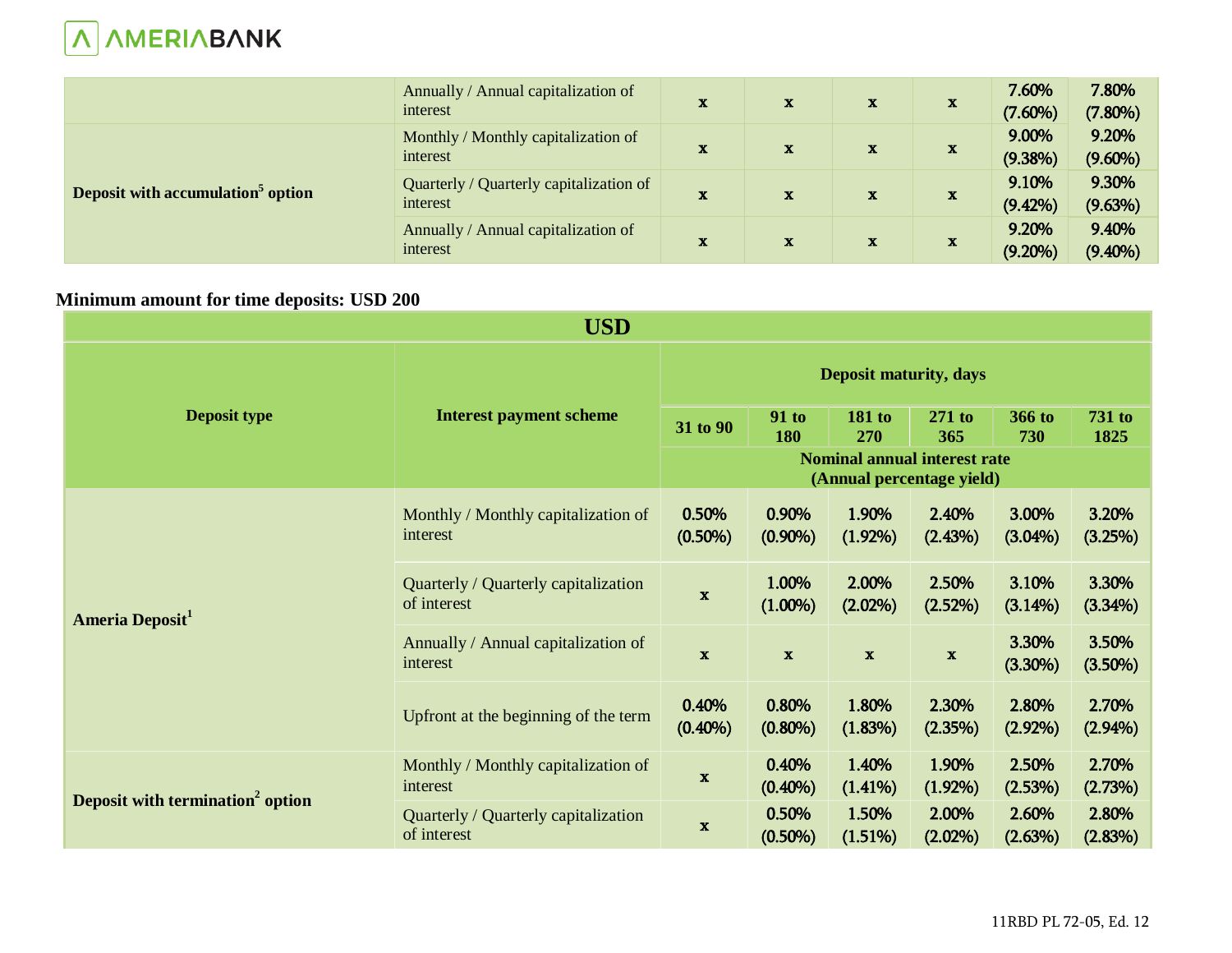

|                                                                                      | Annually / Annual capitalization of<br>interest     | $\mathbf x$  | $\mathbf x$         | $\mathbf{x}$        | $\mathbf x$               | 2.80%<br>$(2.80\%)$ | 3.00%<br>$(3.00\%)$ |
|--------------------------------------------------------------------------------------|-----------------------------------------------------|--------------|---------------------|---------------------|---------------------------|---------------------|---------------------|
|                                                                                      | Monthly / Monthly capitalization of<br>interest     | $\mathbf x$  | 0.60%<br>$(0.60\%)$ | 1.60%<br>(1.61%)    | 2.10%<br>(2.12%)          | 2.60%<br>(2.63%)    | 2.80%<br>(2.84%)    |
| Deposit with top-up <sup>3</sup> option                                              | Quarterly / Quarterly capitalization<br>of interest | $\mathbf x$  | 0.70%<br>$(0.70\%)$ | 1.70%<br>(1.71%)    | 2.20%<br>(2.22%)          | 2.70%<br>(2.73%)    | 2.90%<br>(2.93%)    |
|                                                                                      | Annually / Annual capitalization of<br>interest     | $\mathbf x$  | $\mathbf{x}$        | $\mathbf{x}$        | $\boldsymbol{\mathrm{x}}$ | 2.90%<br>$(2.90\%)$ | 3.10%<br>(3.10%)    |
|                                                                                      | Monthly / Monthly capitalization of<br>interest     | $\mathbf x$  | 0.60%<br>$(0.60\%)$ | 1.60%<br>(1.61%)    | 2.10%<br>(2.12%)          | 2.70%<br>(2.73%)    | 2.90%<br>$(2.94\%)$ |
| Deposit with partial withdrawal <sup>4</sup> option                                  | Quarterly / Quarterly capitalization<br>of interest | $\mathbf{x}$ | 0.70%<br>$(0.70\%)$ | 1.70%<br>(1.71%)    | 2.20%<br>(2.22%)          | 2.80%<br>(2.83%)    | 3.00%<br>(3.03%)    |
|                                                                                      | Annually / Annual capitalization of<br>interest     | $\mathbf x$  | $\mathbf x$         | $\mathbf x$         | $\boldsymbol{\mathrm{x}}$ | 3.00%<br>$(3.00\%)$ | 3.20%<br>(3.20%)    |
|                                                                                      | Monthly / Monthly capitalization of<br>interest     | $\mathbf x$  | 0.10%<br>$(0.10\%)$ | 1.10%<br>$(1.11\%)$ | 1.60%<br>(1.61%)          | 2.10%<br>(2.12%)    | 2.30%<br>(2.32%)    |
| Deposit with top- $up3$ and termination <sup>2</sup>                                 | Quarterly / Quarterly capitalization<br>of interest | $\mathbf x$  | 0.20%<br>$(0.20\%)$ | 1.20%<br>(1.21%)    | 1.70%<br>$(1.71\%)$       | 2.20%<br>(2.22%)    | 2.40%<br>(2.42%)    |
| options                                                                              | Annually / Annual capitalization of<br>interest     | $\mathbf x$  | $\mathbf x$         | $\mathbf x$         | $\mathbf x$               | 2.40%<br>$(2.40\%)$ | 2.60%<br>$(2.60\%)$ |
| Deposit with partial withdrawal <sup>4</sup> and<br>termination <sup>2</sup> options | Monthly / Monthly capitalization of<br>interest     | $\mathbf x$  | 0.10%<br>$(0.10\%)$ | 1.10%<br>$(1.11\%)$ | 1.60%<br>(1.61%)          | 2.20%<br>(2.22%)    | 2.40%<br>(2.43%)    |
|                                                                                      | Quarterly / Quarterly capitalization<br>of interest | $\mathbf X$  | 0.20%<br>$(0.20\%)$ | 1.20%<br>(1.21%)    | 1.70%<br>$(1.71\%)$       | 2.30%<br>(2.32%)    | 2.50%<br>(2.52%)    |
|                                                                                      | Annually / Annual capitalization of<br>interest     | $\mathbf x$  | $\mathbf X$         | $\mathbf x$         | $\boldsymbol{\mathrm{X}}$ | 2.50%<br>$(2.50\%)$ | 2.70%<br>(2.70%)    |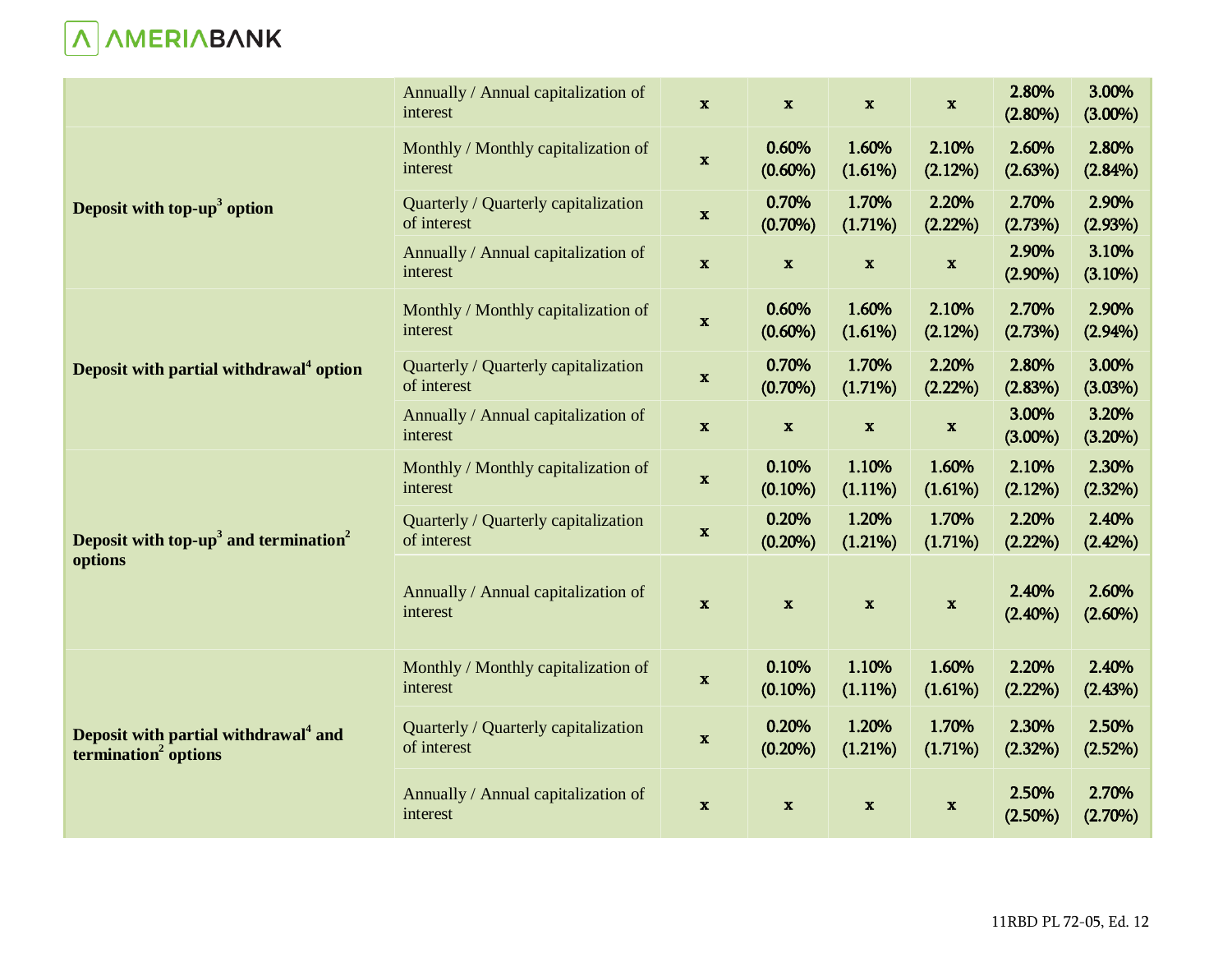

|                                                                                                               | Monthly / Monthly capitalization of<br>interest     | $\mathbf x$  | 0.30%<br>$(0.30\%)$ | 1.30%<br>(1.31%)    | 1.80%<br>$(1.81\%)$ | 2.30%<br>(2.32%)    | 2.50%<br>(2.53%)    |
|---------------------------------------------------------------------------------------------------------------|-----------------------------------------------------|--------------|---------------------|---------------------|---------------------|---------------------|---------------------|
| Deposit with top-up <sup>3</sup> and partial<br>withdrawal <sup>4</sup> options                               | Quarterly / Quarterly capitalization<br>of interest | $\mathbf x$  | 0.40%<br>$(0.40\%)$ | 1.40%<br>$(1.41\%)$ | 1.90%<br>$(1.91\%)$ | 2.40%<br>$(2.42\%)$ | 2.60%<br>(2.63%)    |
|                                                                                                               | Annually / Annual capitalization of<br>interest     | $\mathbf{x}$ | $\mathbf{x}$        | $\mathbf{x}$        | $\mathbf x$         | 2.60%<br>$(2.60\%)$ | 2.80%<br>$(2.80\%)$ |
| Deposit with top-up <sup>3</sup> , partial withdrawal <sup>4</sup><br>and<br>termination <sup>2</sup> options | Monthly / Monthly capitalization of<br>interest     | $\mathbf x$  | $\mathbf x$         | 0.80%<br>$(0.80\%)$ | 1.30%<br>$(1.31\%)$ | 1.80%<br>(1.81%)    | 2.00%<br>$(2.02\%)$ |
|                                                                                                               | Quarterly / Quarterly capitalization<br>of interest | $\mathbf x$  | $\mathbf x$         | 0.90%<br>$(0.90\%)$ | 1.40%<br>$(1.41\%)$ | 1.90%<br>$(1.91\%)$ | 2.10%<br>(2.12%)    |
|                                                                                                               | Annually / Annual capitalization of<br>interest     | $\mathbf x$  | $\mathbf x$         | $\mathbf{x}$        | $\mathbf x$         | 2.10%<br>$(2.10\%)$ | 2.30%<br>$(2.30\%)$ |

# **Minimum amount for time deposits: EUR 200**

| <b>EUR</b>                  |                                                     |                                                                  |                     |                      |                     |                     |                  |  |
|-----------------------------|-----------------------------------------------------|------------------------------------------------------------------|---------------------|----------------------|---------------------|---------------------|------------------|--|
|                             | <b>Interest payment scheme</b>                      | <b>Deposit maturity, days</b>                                    |                     |                      |                     |                     |                  |  |
| <b>Deposit type</b>         |                                                     | 31 to 90                                                         | 91 to 180           | <b>181 to</b><br>270 | $271$ to<br>365     | 366 to<br>730       | 731 to 1825      |  |
|                             |                                                     | <b>Nominal annual interest rate</b><br>(Annual percentage yield) |                     |                      |                     |                     |                  |  |
| Ameria Deposit <sup>1</sup> | Monthly / Monthly capitalization of<br>interest     | 0.10%<br>$(0.10\%)$                                              | 0.10%<br>$(0.10\%)$ | 0.40%<br>$(0.40\%)$  | 0.70%<br>$(0.70\%)$ | 1.20%<br>$(1.21\%)$ | 1.50%<br>(1.51%) |  |
|                             | Quarterly / Quarterly capitalization of<br>interest | $\mathbf x$                                                      | 0.20%<br>$(0.20\%)$ | 0.50%<br>$(0.50\%)$  | 0.80%<br>$(0.80\%)$ | 1.30%<br>(1.31%)    | 1.60%<br>(1.61%) |  |
|                             | Annually / Annual capitalization of interest        | $\mathbf{x}$                                                     | $\mathbf x$         | $\mathbf{x}$         | $\mathbf x$         | 1.50%<br>(1.51%)    | 1.80%<br>(1.81%) |  |
|                             | Upfront at the beginning of the term                | 0.10%<br>$(0.10\%)$                                              | 0.10%<br>$(0.10\%)$ | 0.40%<br>$(0.40\%)$  | 0.70%<br>$(0.70\%)$ | 1.10%<br>$(1.12\%)$ | 1.30%<br>(1.35%) |  |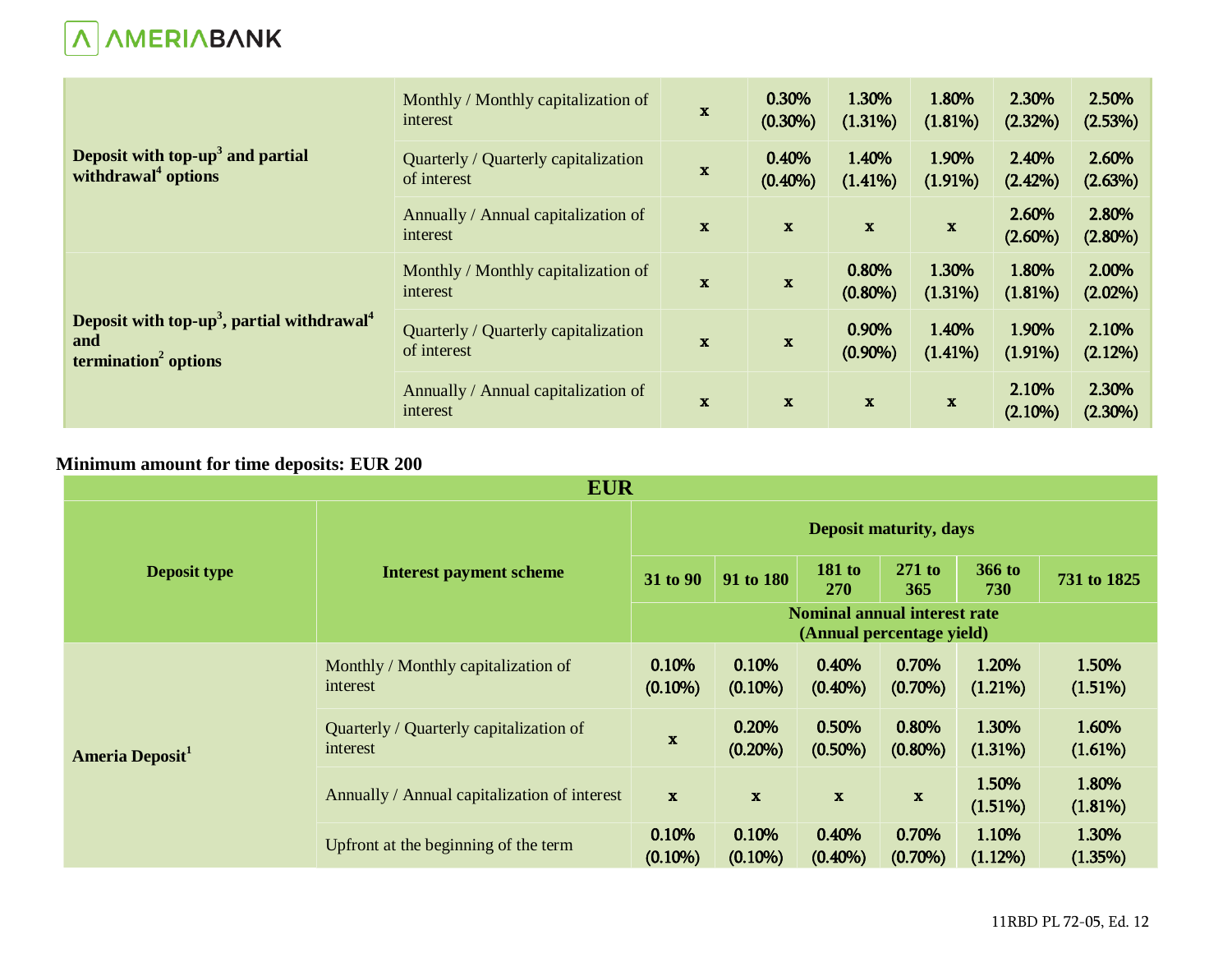# **A**<br> **A**<br> **A**<br> **A**<br> **A**<br> **A**

**There is no top up, partial withdrawal and termination option for the deposits denominated in EUR.** 

## **Minimum amount for time deposits: RUB 10,000**

| <b>RUB</b>                                   |                                                     |                               |                     |                      |                                                                  |                     |                     |
|----------------------------------------------|-----------------------------------------------------|-------------------------------|---------------------|----------------------|------------------------------------------------------------------|---------------------|---------------------|
|                                              |                                                     | <b>Deposit maturity, days</b> |                     |                      |                                                                  |                     |                     |
| <b>Deposit type</b>                          | <b>Interest payment scheme</b>                      | 31 to 90                      | <b>91 to</b><br>180 | <b>181 to</b><br>270 | 271 to<br>365                                                    | 366 to<br>730       | 731 to<br>1825      |
|                                              |                                                     |                               |                     |                      | <b>Nominal annual interest rate</b><br>(Annual percentage yield) |                     |                     |
| Ameria Deposit <sup>1</sup>                  | Monthly / Monthly capitalization of<br>interest     | 1.80%<br>(1.81%)              | 2.70%<br>(2.73%)    | 3.70%<br>(3.76%)     | 4.20%<br>(4.28%)                                                 | 4.20%<br>$(4.28\%)$ | 4.20%<br>(4.28%)    |
|                                              | Quarterly / Quarterly capitalization<br>of interest | $\mathbf{x}$                  | 2.80%<br>(2.83%)    | 3.80%<br>(3.85%)     | 4.30%<br>(4.37%)                                                 | 4.30%<br>(4.37%)    | 4.30%<br>(4.37%)    |
|                                              | Annually / Annual capitalization of<br>interest     | $\mathbf x$                   | $\mathbf x$         | $\mathbf x$          | $\mathbf x$                                                      | 4.50%<br>$(4.50\%)$ | 4.50%<br>$(4.50\%)$ |
|                                              | Upfront at the beginning of the term                | 1.70%<br>$(1.72\%)$           | 2.60%<br>(2.65%)    | 3.50%<br>(3.61%)     | 4.00%<br>(4.17%)                                                 | 3.80%<br>$(4.03\%)$ | 3.20%<br>(3.55%)    |
| Deposit with termination <sup>2</sup> option | Monthly / Monthly capitalization of<br>interest     | 1.40%<br>(1.41%)              | 2.30%<br>(2.32%)    | 3.30%<br>(3.35%)     | 3.80%<br>(3.87%)                                                 | 3.80%<br>(3.87%)    | 3.80%<br>(3.87%)    |
|                                              | Quarterly / Quarterly capitalization<br>of interest | $\mathbf{x}$                  | 2.40%<br>(2.42%)    | 3.40%<br>$(3.44\%)$  | 3.90%<br>(3.96%)                                                 | 3.90%<br>(3.96%)    | 3.90%<br>(3.96%)    |
|                                              | Annually / Annual capitalization of<br>interest     | $\mathbf{x}$                  | $\mathbf{x}$        | $\mathbf x$          | $\mathbf x$                                                      | 4.10%<br>$(4.10\%)$ | 4.10%<br>$(4.10\%)$ |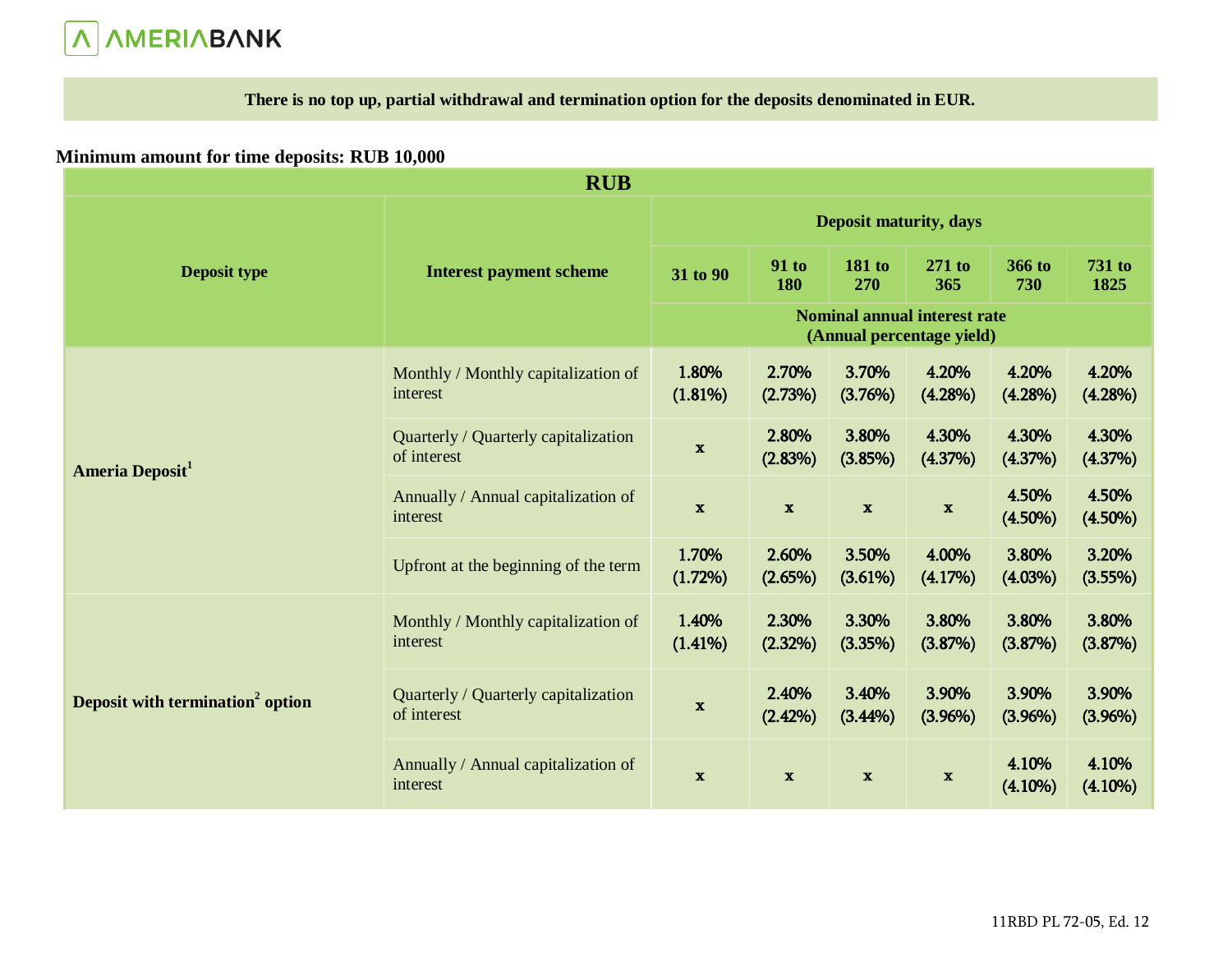

| Deposit with top- $up3$ option                                                       | Monthly / Monthly capitalization of<br>interest     | $\mathbf x$  | 2.40%<br>(2.43%)    | 3.40%<br>(3.45%)    | 3.90%<br>(3.97%)    | 3.70%<br>(3.76%)    | 3.70%<br>(3.76%)    |
|--------------------------------------------------------------------------------------|-----------------------------------------------------|--------------|---------------------|---------------------|---------------------|---------------------|---------------------|
|                                                                                      | Quarterly / Quarterly capitalization<br>of interest | $\mathbf{x}$ | 2.50%<br>(2.52%)    | 3.50%<br>(3.55%)    | 4.00%<br>$(4.06\%)$ | 3.80%<br>(3.85%)    | 3.80%<br>(3.85%)    |
|                                                                                      | Annually / Annual capitalization of<br>interest     | $\mathbf{x}$ | $\mathbf x$         | $\mathbf x$         | $\mathbf x$         | 4.00%<br>$(4.00\%)$ | 4.00%<br>$(4.00\%)$ |
| Deposit with partial withdrawal <sup>4</sup> option                                  | Monthly / Monthly capitalization of<br>interest     | $\mathbf x$  | 2.40%<br>(2.43%)    | 3.40%<br>(3.45%)    | 3.90%<br>(3.97%)    | 3.90%<br>(3.97%)    | 3.90%<br>(3.97%)    |
|                                                                                      | Quarterly / Quarterly capitalization<br>of interest | $\mathbf x$  | 2.50%<br>(2.52%)    | 3.50%<br>(3.55%)    | 4.00%<br>$(4.06\%)$ | 4.00%<br>$(4.06\%)$ | 4.00%<br>$(4.06\%)$ |
|                                                                                      | Annually / Annual capitalization of<br>interest     | $\mathbf x$  | $\mathbf x$         | $\mathbf x$         | $\mathbf x$         | 4.20%<br>$(4.20\%)$ | 4.20%<br>$(4.20\%)$ |
|                                                                                      | Monthly / Monthly capitalization of<br>interest     | $\mathbf x$  | 2.00%<br>$(2.02\%)$ | 3.00%<br>$(3.04\%)$ | 3.50%<br>(3.56%)    | 3.30%<br>(3.35%)    | 3.30%<br>(3.35%)    |
| Deposit with top-up <sup>3</sup> and termination <sup>2</sup><br>options             | Quarterly / Quarterly capitalization<br>of interest | $\mathbf x$  | 2.10%<br>(2.12%)    | 3.10%<br>(3.14%)    | 3.60%<br>(3.65%)    | 3.40%<br>$(3.44\%)$ | 3.40%<br>$(3.44\%)$ |
|                                                                                      | Annually / Annual capitalization of<br>interest     | $\mathbf x$  | $\mathbf x$         | $\mathbf x$         | $\mathbf x$         | 3.60%<br>$(3.60\%)$ | 3.60%<br>$(3.60\%)$ |
| Deposit with partial withdrawal <sup>4</sup> and<br>termination <sup>2</sup> options | Monthly / Monthly capitalization of<br>interest     | $\mathbf x$  | 2.00%<br>$(2.02\%)$ | 3.00%<br>$(3.04\%)$ | 3.50%<br>(3.56%)    | 3.50%<br>(3.56%)    | 3.50%<br>(3.56%)    |
|                                                                                      | Quarterly / Quarterly capitalization<br>of interest | $\mathbf x$  | 2.10%<br>(2.12%)    | 3.10%<br>(3.14%)    | 3.60%<br>(3.65%)    | 3.60%<br>(3.65%)    | 3.60%<br>(3.65%)    |
|                                                                                      | Annually / Annual capitalization of<br>interest     | $\mathbf x$  | $\mathbf x$         | $\mathbf x$         | $\mathbf x$         | 3.80%<br>$(3.80\%)$ | 3.80%<br>$(3.80\%)$ |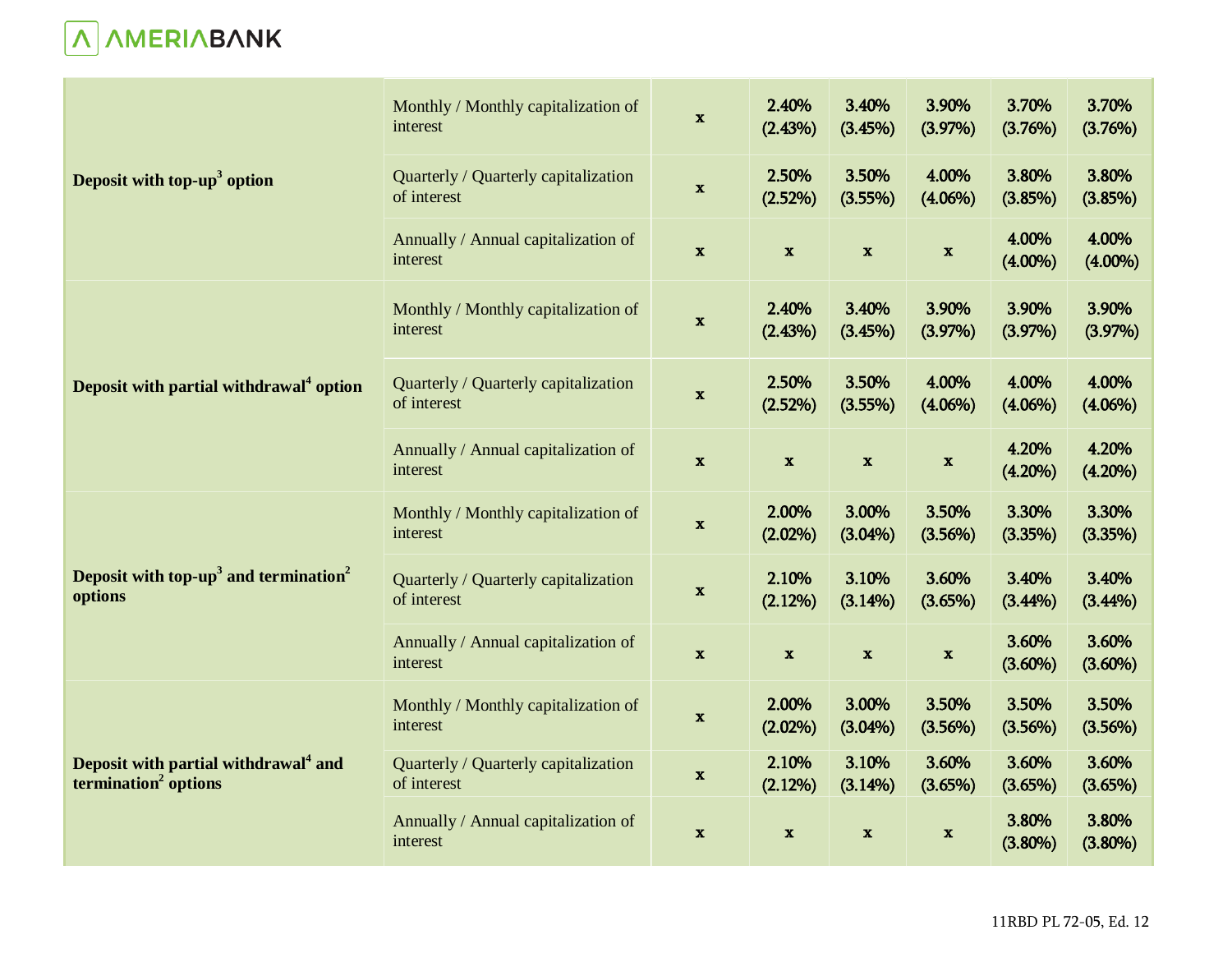

| Deposit with top-up <sup>3</sup> and partial<br>withdrawal <sup>4</sup> options                               | Monthly / Monthly capitalization of<br>interest     | $\mathbf{x}$ | 2.10%<br>(2.12%)    | 3.10%<br>$(3.14\%)$ | 3.60%<br>$(3.66\%)$ | 3.40%<br>(3.45%)    | 3.40%<br>(3.45%)    |
|---------------------------------------------------------------------------------------------------------------|-----------------------------------------------------|--------------|---------------------|---------------------|---------------------|---------------------|---------------------|
|                                                                                                               | Quarterly / Quarterly capitalization<br>of interest | $\mathbf x$  | 2.20%<br>$(2.22\%)$ | 3.20%<br>(3.24%)    | 3.70%<br>(3.75%)    | 3.50%<br>$(3.55\%)$ | 3.50%<br>(3.55%)    |
|                                                                                                               | Annually / Annual capitalization of<br>interest     | $\mathbf x$  | $\mathbf{x}$        | $\mathbf{x}$        | $\mathbf{x}$        | 3.70%<br>$(3.70\%)$ | 3.70%<br>$(3.70\%)$ |
| Deposit with top-up <sup>3</sup> , partial withdrawal <sup>4</sup><br>and<br>termination <sup>2</sup> options | Monthly / Monthly capitalization of<br>interest     | $\mathbf x$  | 1.70%<br>$(1.71\%)$ | 2.70%<br>(2.73%)    | 3.20%<br>(3.25%)    | 3.00%<br>$(3.04\%)$ | 3.00%<br>$(3.04\%)$ |
|                                                                                                               | Quarterly / Quarterly capitalization<br>of interest | $\mathbf x$  | 1.80%<br>(1.81%)    | 2.80%<br>(2.83%)    | 3.30%<br>$(3.34\%)$ | 3.10%<br>$(3.14\%)$ | 3.10%<br>(3.14%)    |
|                                                                                                               | Annually / Annual capitalization of<br>interest     | $\mathbf{x}$ | $\mathbf{x}$        | $\mathbf{x}$        | $\mathbf{x}$        | 3.30%<br>$(3.30\%)$ | 3.30%<br>$(3.30\%)$ |

Where there is X in any cell of the table, the respective condition is not applicable to that deposit type.

# **Savings account<sup>8</sup> Minimum account balance and interest accrual**

| Currency                                                             | <b>AMD</b>         | <b>USD</b>        | <b>EUR</b>        | <b>RUB</b>        |
|----------------------------------------------------------------------|--------------------|-------------------|-------------------|-------------------|
| <b>Minimum account balance</b>                                       | <b>AMD 200,000</b> | <b>USD 500</b>    | <b>EUR 300</b>    | <b>RUB 15,000</b> |
| Nominal annual interest rate/<br>$(A$ nnual percentage yield $)^{1}$ | 4.0%<br>$(4.07\%)$ | 0.5%<br>$(0.5\%)$ | 0.1%<br>$(0.1\%)$ | 1.0%<br>$(1.0\%)$ |

<sup>1</sup>**Ameria Deposit:** no top up and/or partial withdrawal option

<sup>&</sup>lt;sup>1</sup> If the actual balance on the savings account is lower than the required minimum balance, the account shall earn interest at an annual rate of 0.1% for all specified currencies.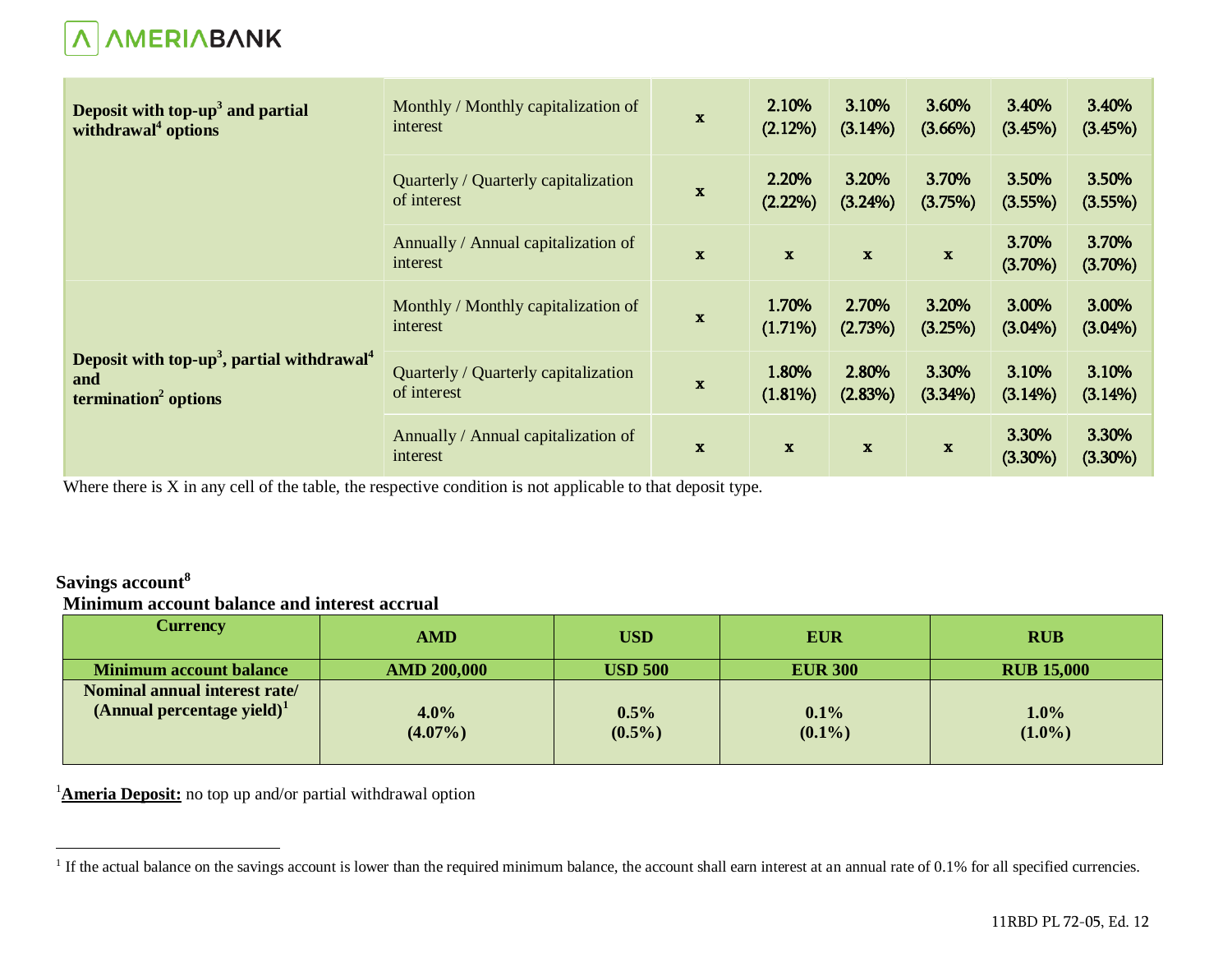

<sup>2</sup>If the deposit is terminated before the due date, the bank shall recalculate interest at the rate applicable to the given type of deposit for the actual number of days elapsed as of the termination date.

If the deposit is terminated within up to 30 days after start date,, interest is recalculated at an annual rate of 0.1%.

If in case of early termination of deposit no term is applicable to that particular period (marked "x"), the underlying value in recalculation of interest will be equal to "0" (zero). In this case, the option of "payment of interest upfront at the beginning of the term" is not applicable.

<sup>3</sup>The client may top up the deposited amount throughout the term except the last 3 months. The client may increase the deposit amount. Maximum allowed increase is 50% of initial deposit amount in case of deposits in Armenian drams and 30% of initial deposit amount in case of deposits in foreign currency. In this case, the option of "payment of interest upfront at the beginning of the term" is not applicable.

<sup>4</sup>The client can partially withdraw the deposited amount throughout the term except the first 3 months. Maximum allowed withdrawal is 30% of initial deposit principal. No interest recalculation shall be performed for withdrawn part. In this case, the option of "payment of interest upfront at the beginning of the term" is not applicable.

 ${}^{5}$ The client can increase the deposit by up to AMD 40 million regardless of initially deposited amount, except the last 3 months of the deposit agreement validity term. Top up, partial withdrawal and termination options are not applicable to cumulative deposits. Each customer can have only one active deposit with accumulation option.

 $\frac{6}{6}$  In case of filling in the new time deposit application via Online/Mobile Banking application, the interest rate is increased by 0.25% (non-applicable to the deposits of Premium/Partner clients with 181 and more days' term).

#### **<sup>7</sup>THE INTEREST IS ACCRUED ON THE DEPOSIT AMOUNT AT THE NOMINAL INTEREST RATE.**

**THE RATE SHOWING HOW MUCH YOU WILL EARN IF YOU MAKE ALL THE REQUIRED PAYMENTS WITH REGARD TO YOUR DEPOSIT AND GET INTEREST AT SPECIFIED FREQUENCY.**

ANNUAL PERCENTAGE YIELD IS CALCULATED BY THE FOLLOWING FORMULA: <sup>2</sup>

$$
A = \sum_{n=1}^{N} \frac{K_n}{\left(1+i\right)^{\frac{D_n}{365}}}
$$

*where*

 $\overline{a}$ 

- *i is the narrowly defined effective rate (NDER)*
- *Kn is n number of cash flows from the bank's perspective*
- *N is the number of cash flows related to that particular financial instrument*
- *A is the initial amount attracted or provided*

*Dn is the period of receiving the nth cash flows expressed in the days elapsed from the day of the first flow (the day of first flow being the day of attracting or issuing the amounts)*

**8 Savings Account.** Savings Account Agreement is executed for an indefinite term and may be terminated in the following cases:

- 1. At the client's initiative, or, in case of joint accounts, mutual consent of all the account holders, based on written application submitted to the bank in paper form or via the channel specified by the client as the preferred means of communication. The account is closed if there is no credit balance on account, no debt to the bank and/or the account is not under lien. Any credit balance available on account at the time of closing will be withdrawn or transferred to other accounts with the bank or other banks, and the account with zero balance will be closed within 1 business day after submitting the account closing application.
- 2. At the bank's initiative,

<sup>2</sup> Ameria Deposit calculator: <http://depositcalculator.ameriabank.am/>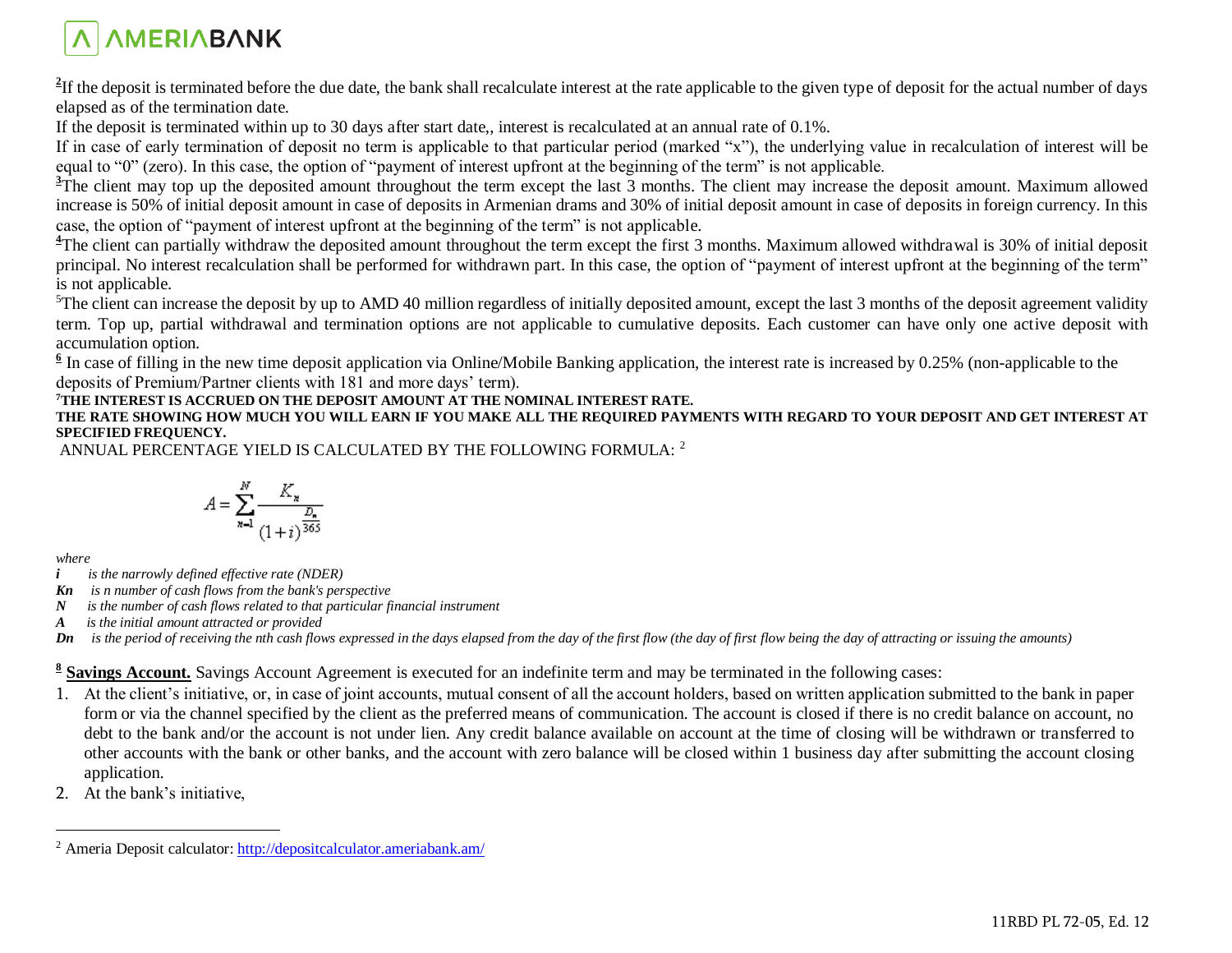

2.1.based on clients and accounts database monitoring results

2.2.if there have been no cash flows on account during the most recent 12 months and account balance has been zero.

We will notify you about the savings account closure at least 5 days in advance by the communication channel specified by you in the Agreement (email, in person within the bank premises, mail or any other channel agreed with the bank).

## **General provisions and information**

#### **Deposits**

- 1. Terms and conditions for time deposits over AMD 2 billion or foreign currency equivalent are determined in accordance with applicable internal regulations of the bank.
- 2. Deposit interest rate is determined as the arithmetical sum of Ameria Deposit interest rate (as per selected term and interest payment scheme) and the rate applicable to the selected option.
- 3. Interest is accrued for the calendar days within the period starting on the day the deposit amount is accepted by us until the day preceding the day when the amount is returned to the depositor or is withdrawn from the depositor's account for another reason.
- 4. The interest credited to the depositor's bank account is taxable at 10% pursuant to the tax laws and regulations of the Republic of Armenia.
- 5. The interest may be paid according to the one of the following schemes as defined in the deposit agreement:

**Monthly payment**: interest is credited to the depositor's bank account on monthly basis from deposit start date. Before payment of interest we will withhold the income tax.

**Monthly capitalization**: interest (net of income tax) is accrued to deposit amount every month on deposit start date or the next banking day, and continues to accrue to the sum of deposit and interest for all previous months.

**Quarterly payment**: interest is credited to the depositor's bank account on a quarterly basis from deposit start date, on the last day of each quarter. Before payment of interest we will withhold the income tax.

**Quarterly capitalization of interest**: interest (net of income tax) is accrued to the deposit principal from the deposit start date once a quarter on the anniversary of the deposit start date or on the first banking day after that. Interest for each subsequent period is accrued to the sum of the previous quarter's interest and the principal.

**Annual payment:** interest is credited to the depositor's bank account on an annual basis from deposit start date, on the last day of each year. Before payment of interest we will withhold the income tax.

**Annual capitalization of interest**: interest (net of income tax) is accrued to the deposit principal from the deposit start date once a year on the anniversary of the deposit start date or on the first banking day after that. Interest for each subsequent period is accrued to the sum of the previous quarter's interest and the principal.

**Interest payment upfront at the beginning of the term:** the interest for the entire term of the deposit is paid to the depositor's account upfront on the day the deposit was made. Before payment of interest we will withhold the income tax.

- 6. We will not, at our sole initiative and discretion, decrease the interest rate defined by the application-agreement during the deposit term.
- 7. We will repay the deposit, whether in whole or in part, forthwith upon request of the depositor. If the client terminates the deposit before the due date, we will recalculate and repay the amount based on the depositor's application. This being the case, we will pay interest at a 0.1% annual interest rate instead of the rate defined by deposit agreement. Any interest already paid that should have been charged back after recalculation shall be charged to the principal amount of deposit after deduction of interest calculated at 0.1% annual interest rate. This clause is applicable unless otherwise defined by deposit terms and/or deposit agreement.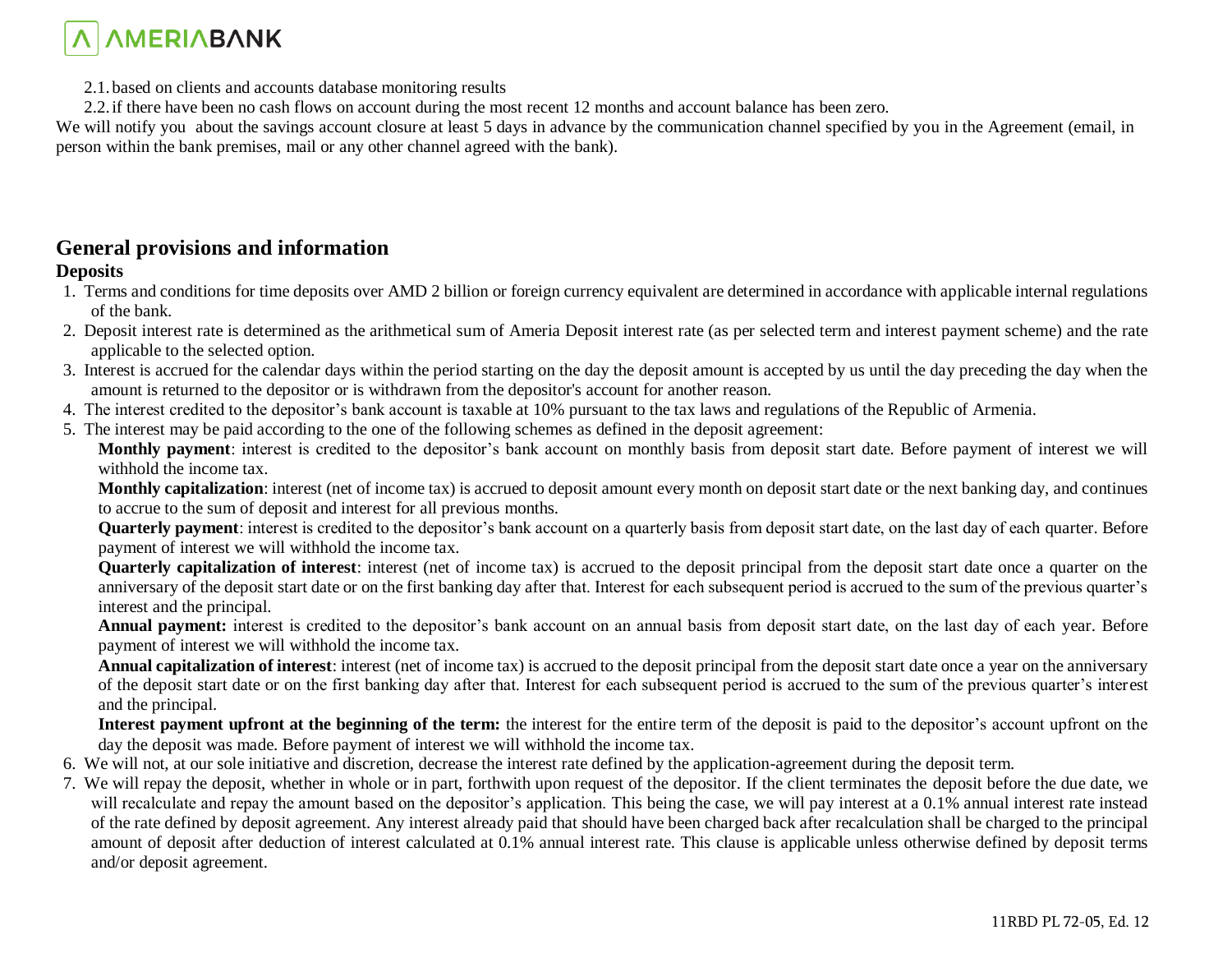# *AMERIABANK*

 $\overline{a}$ 

- 8. If the depositor does not request to return the deposit amount upon the expiry of the deposit, then based on the option selected by the depositor in the application-agreement either (i) the agreement is prolonged according to the terms specified therein and the rates effective in the bank at that moment, or (ii) the deposit is transferred to the depositor's bank account subject to applicable rates and fees.
- 9. In case of the depositor's death, accrual of interest will continue until expiry of the deposit agreement, after which we will transfer the deposit and accrued interest to the depositor's account. In such case, these amounts will be transferred to the heirs of the depositor upon proper registration of the title to the inherited funds in accordance with the law and submission of the documentary evidence of such fact to the bank.
- 10. Repayment of deposits is guaranteed by the Deposit Guarantee Fund (location: 15 Khorenatsi St., 0010, Yerevan, Elite Plaza Business Center)in accordance with the Law of the Republic of Armenia "On Guarantee of Remuneration of Bank Deposits of Individuals". The Law defines the following terms of deposit guarantee:
	- For deposits in AMD only, the guarantee coverage is AMD 16 million.
	- For deposits in foreign currency only, the guarantee coverage is AMD 7 million.
	- For deposits both in AMD and foreign currency where the AMD-denominated deposit exceeds AMD 7 million, the guarantee coverage is up to AMD 16 million for AMD-denominated amount only.
	- For deposits both in AMD and foreign currency where the AMD-denominated deposit amount is less than AMD 7 million, the guarantee coverage is 100% for AMD deposit + difference between AMD 7 million and reimbursed amount in AMD for foreign currency deposit.

1.All AMD deposits with the bank are treated as one AMD deposit.

- 2.All deposits in foreign currency are treated as one deposit.
- 11. The bank may, at its own discretion, provide to the depositor **a loan/line of credit on card (debit or credit)** under the following conditions:

| <b>Currency</b>             | Interest rate                              | Loan/Deposit ratio (LTV) <sup>3</sup> |
|-----------------------------|--------------------------------------------|---------------------------------------|
| Same as deposit currency    | Deposit rate $+4\%$                        | Up to $90\%$                          |
| Other than deposit currency | The rate specified in Retail Lending Terms | 70%<br>Up to                          |

12. The bank shall be entitled to charge any overdue liabilities on the line of credit/overdraft/loan to the deposit amount through direct debit. Interest calculation example:

| Deposit type:                     | Ameria Deposit                                                                     |
|-----------------------------------|------------------------------------------------------------------------------------|
| <b>Currency:</b>                  | <b>AMD</b>                                                                         |
| Term and interest payment scheme: | 366 days, with the interest payable upfront at the beginning of the term           |
| Deposit amount:                   | AMD 100,000                                                                        |
| Annual simple interest rate:      | 7.5%                                                                               |
| Deposit start date:               | June 01, 2020                                                                      |
| <b>Maturity:</b>                  | June 02, 2021                                                                      |
| <b>Interest payment date:</b>     | June 01, 2020                                                                      |
|                                   | (the deposit will be effective for 366 days, the deposit payment date is left out) |
|                                   | $100,000 * 7.5/100/365 * 366 =$ AMD 7,520.55                                       |

<sup>&</sup>lt;sup>3</sup> Deposit amount used for calculation of the ratio does not include interest paid at the beginning of term.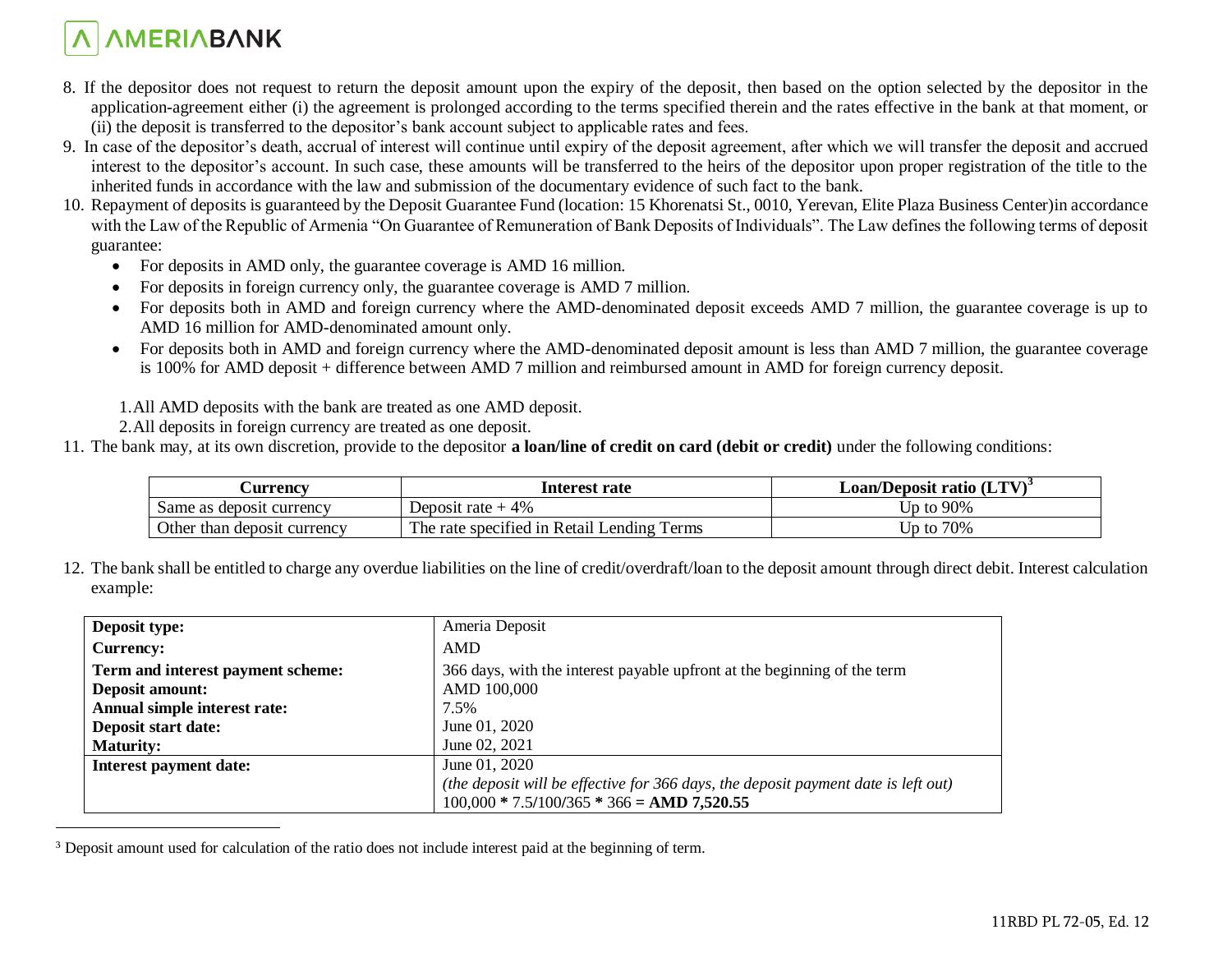

| Interest to be paid                                 |                                               |
|-----------------------------------------------------|-----------------------------------------------|
| Net interest to be paid<br>(less $10\%$ income tax) | $7,520.55 - 7,520.55 * 10/100 =$ AMD 6,768.50 |

#### **Saving Account**

- 1. The client can increase and partially withdraw the amount throughout the term. Interest accrues to actual account balance. The account holder has the right to freely use the funds on the savings account.
- 2. Interest is accrued for the calendar days from the day the amount is credited to the savings account until the day preceding the day when the amount is returned to you or is withdrawn from your account for another reason.
- 3. Interest on saving accounts will be accrued daily to the balance available by close of the day and paid out at the end of each calendar month being added to the account balance. Accrued interest will be paid in the account currency.
- 4. The bank calculates interest using 365 as the denominator.
- 5. The bank may unilaterally change the interest rate defined for the savings account under Savings Account Opening Application-Agreement (unless otherwise provided for in the Agreement), by giving at least 15-day prior notice to the clients.
- 6. The interest credited to the savings account is taxable at 10% pursuant to the tax laws and regulations of the Republic of Armenia.
- 7. Interest calculation example:

| Amount on savings account:          | 200,000                                                                     |
|-------------------------------------|-----------------------------------------------------------------------------|
| <b>Currency:</b>                    | AMD                                                                         |
| Date made:                          | June 1, 2020                                                                |
| Annual simple interest rate:        | 4%                                                                          |
| <b>First interest payment date:</b> | June 30, 2020                                                               |
|                                     | (Interest will start to accrue from the first day the amount is credited to |
| Interest to be paid                 | savings account)                                                            |
|                                     | $200,000*4/100/365*30 =$ AMD 657.53                                         |
| Net interest to be paid             | $657.53 - 657.53 * 10/100 =$ AMD 591.77                                     |
| (less $10\%$ income tax)            |                                                                             |
| Amount on savings account:          | AMD 200,591.77                                                              |
|                                     | On July 01, 2020, the account holder deposited additional AMD 50,000.       |
| Second interest payment date:       | July 31, 2020                                                               |
|                                     |                                                                             |
|                                     | (Interest will start to accrue from the first day the amount is credited to |
| Interest to be paid                 | savings account)                                                            |
|                                     | $250,591.77*4/100/365*31 =$ AMD 851.33                                      |
| Net interest to be paid             |                                                                             |
| (less $10\%$ income tax)            | $851.33 - 851.33 * 10/100 =$ AMD 766.20                                     |
| Amount on savings account:          | AMD 251,357.97                                                              |
|                                     | On August 01, 2020, the account holder withdrew AMD 100,000.                |
| Third interest payment date:        | August 31, 2020                                                             |
|                                     |                                                                             |